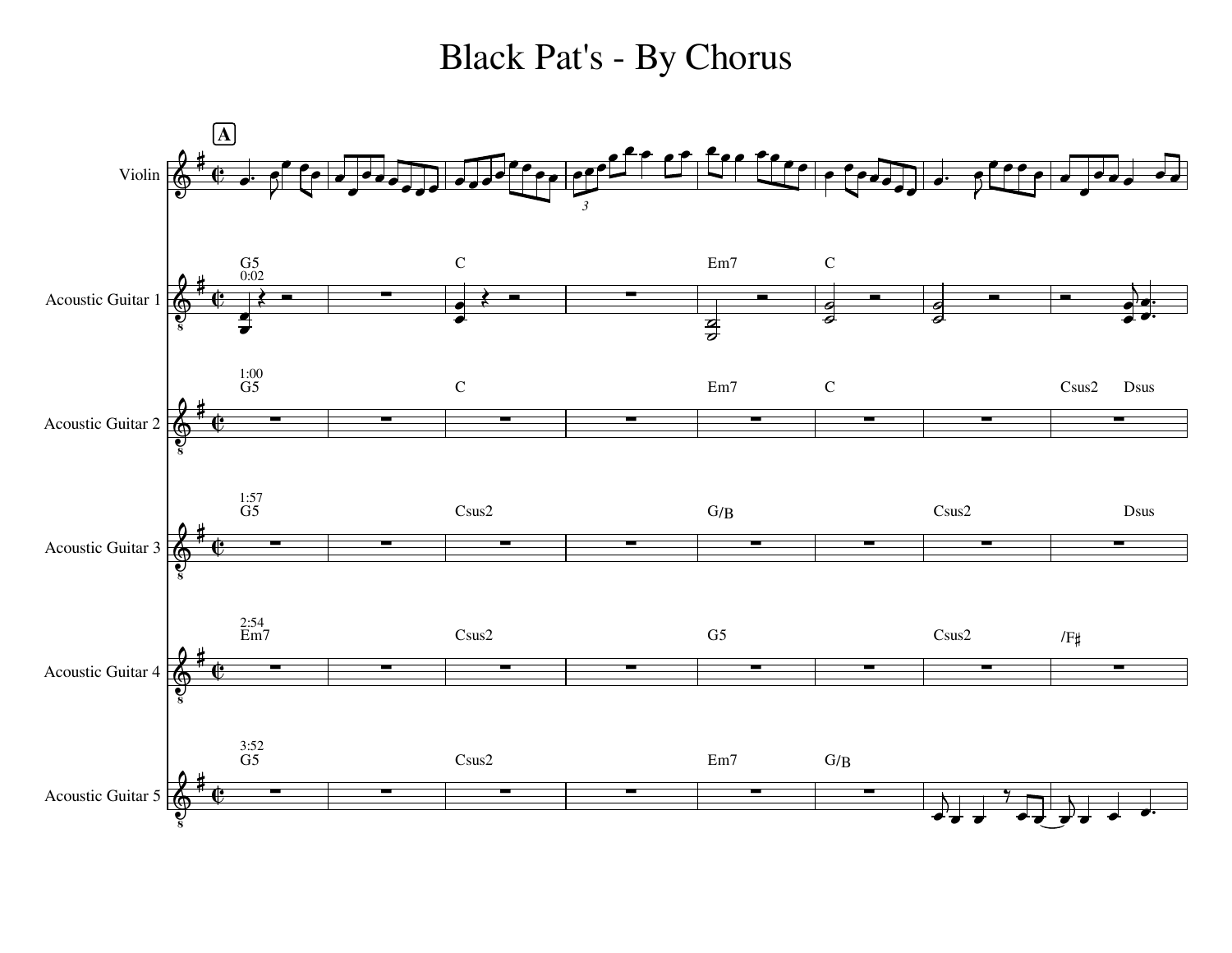

2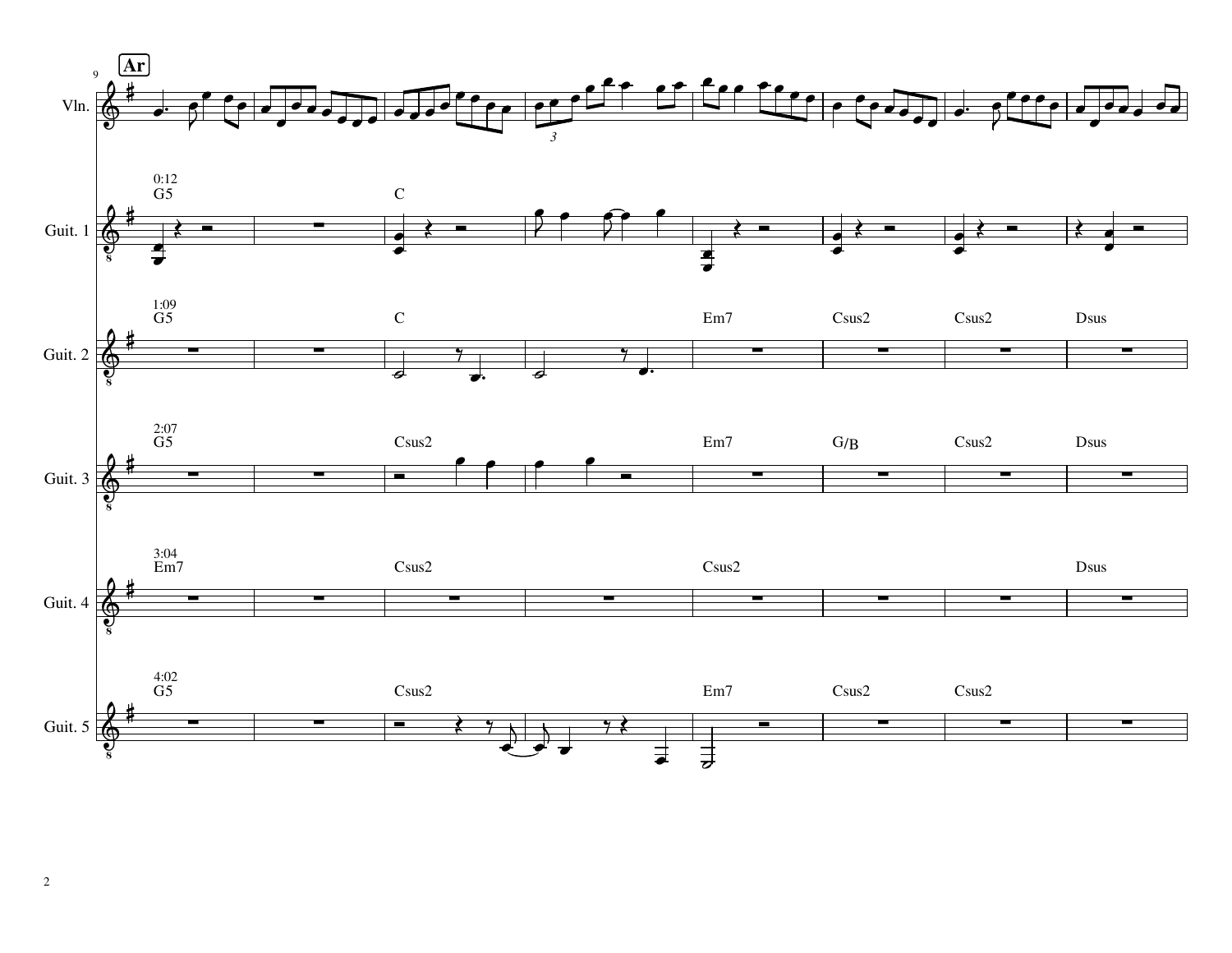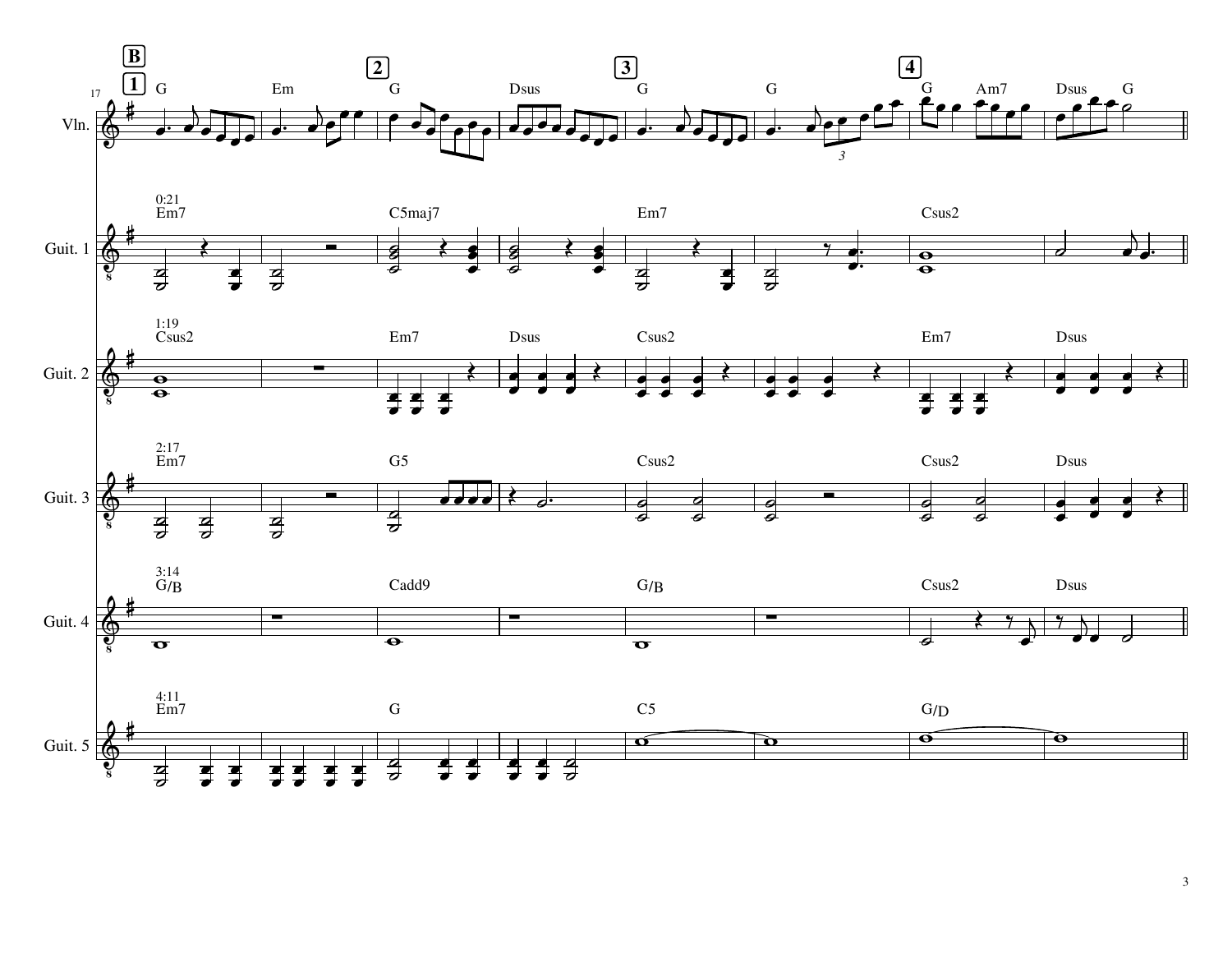

 $\overline{4}$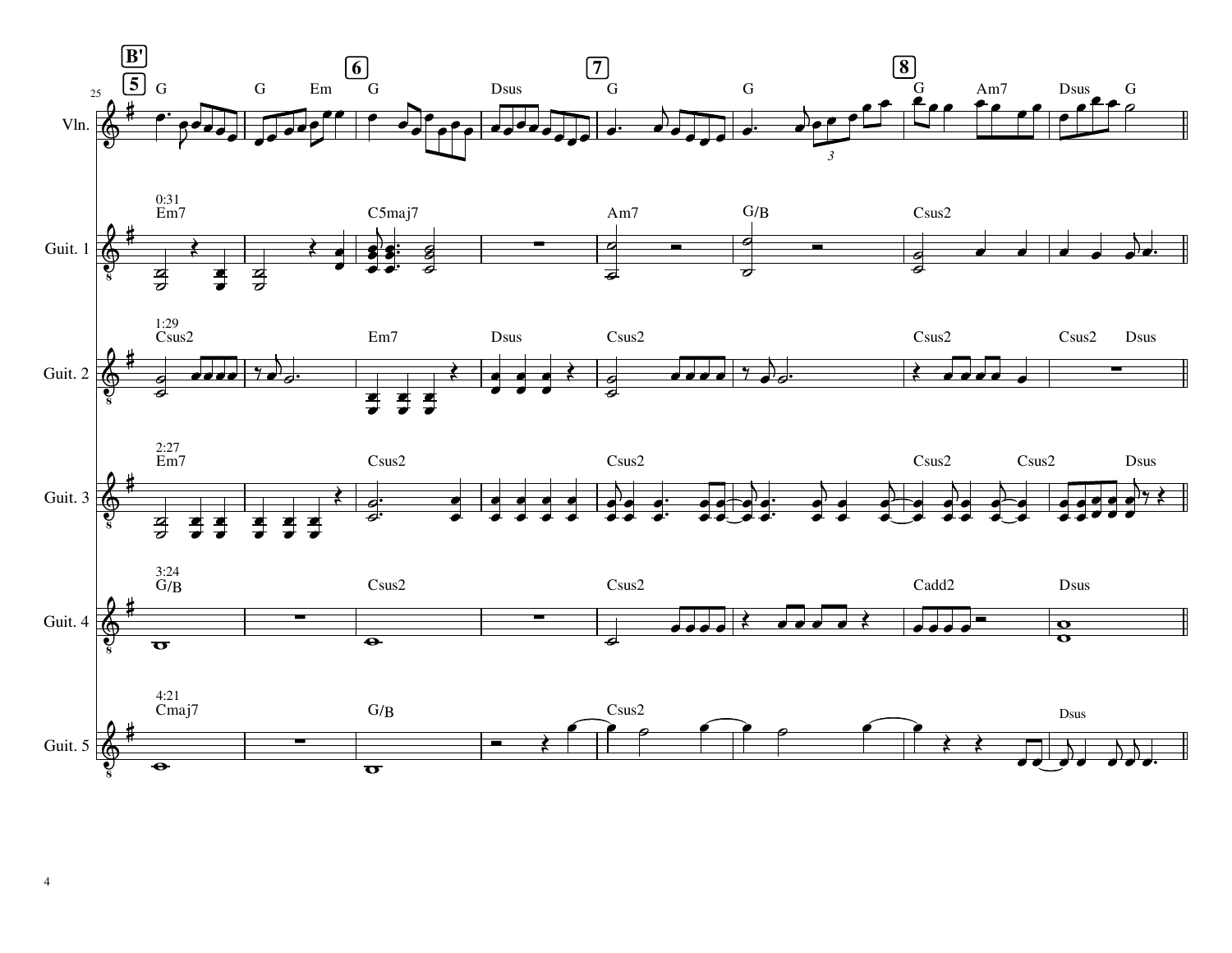